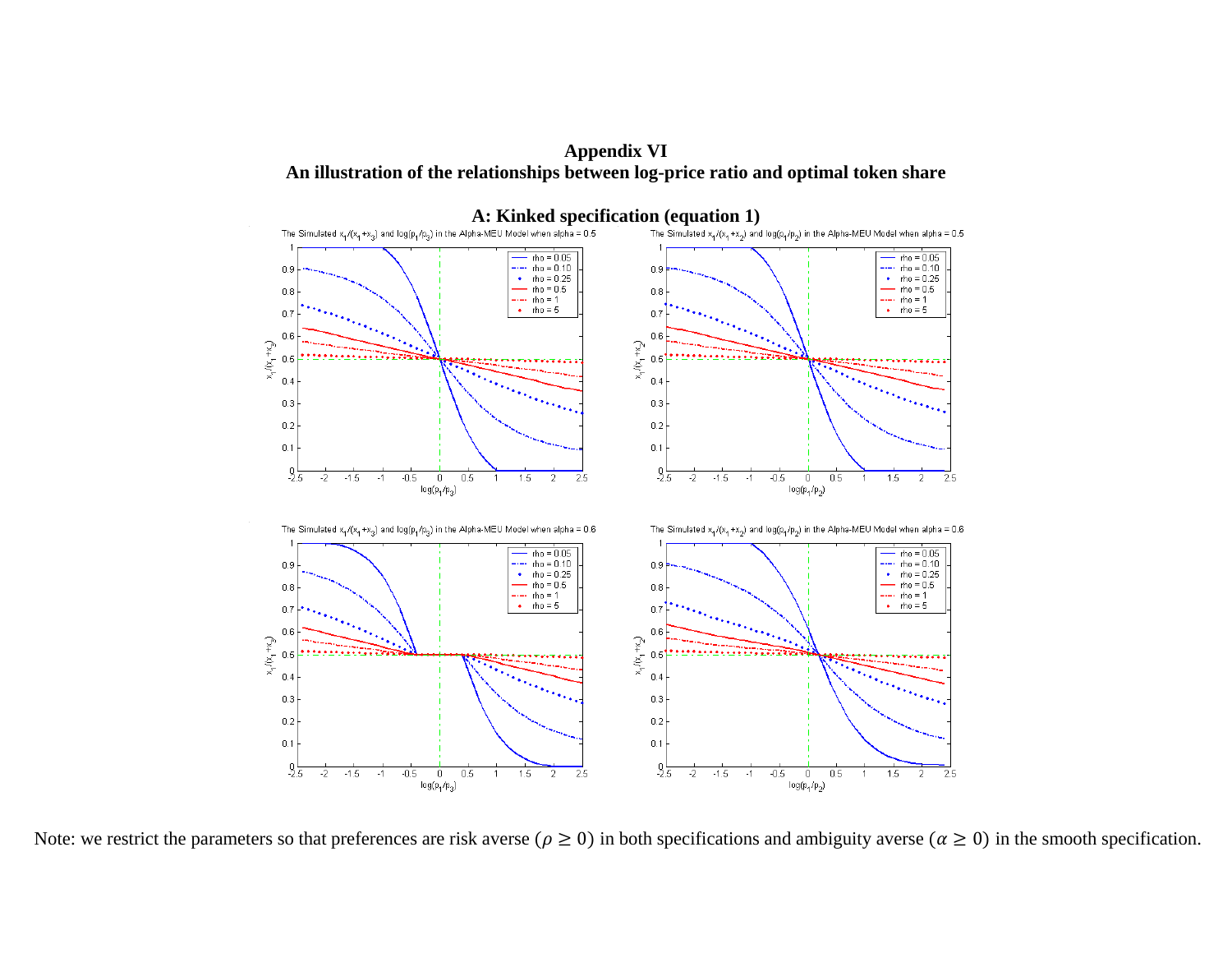# **Kinked specification (cont.)**





The Simulated  $x_1/(x_1+x_2)$  and  $log(p_1/p_2)$  in the Alpha-MEU Model when alpha = 0.7





The Simulated  $x_4/(x_4+x_5)$  and  $log(p_4/p_5)$  in the Alpha-MEU Model when alpha = 0.8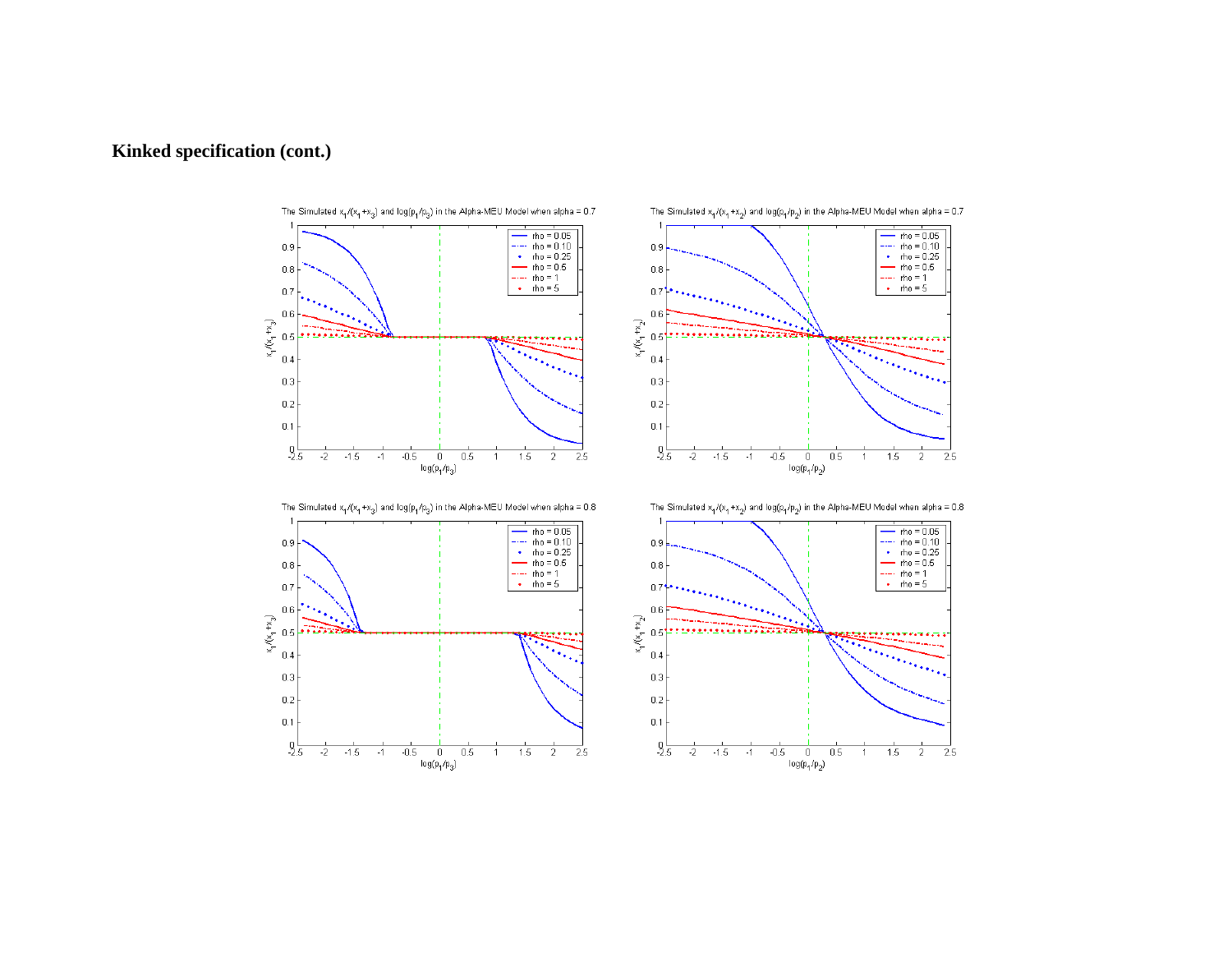# **Kinked specification (cont.)**





Relation between  $x_1/(x_1+x_2)$  and  $log(p_1/p_2)$ : alpha = 0.4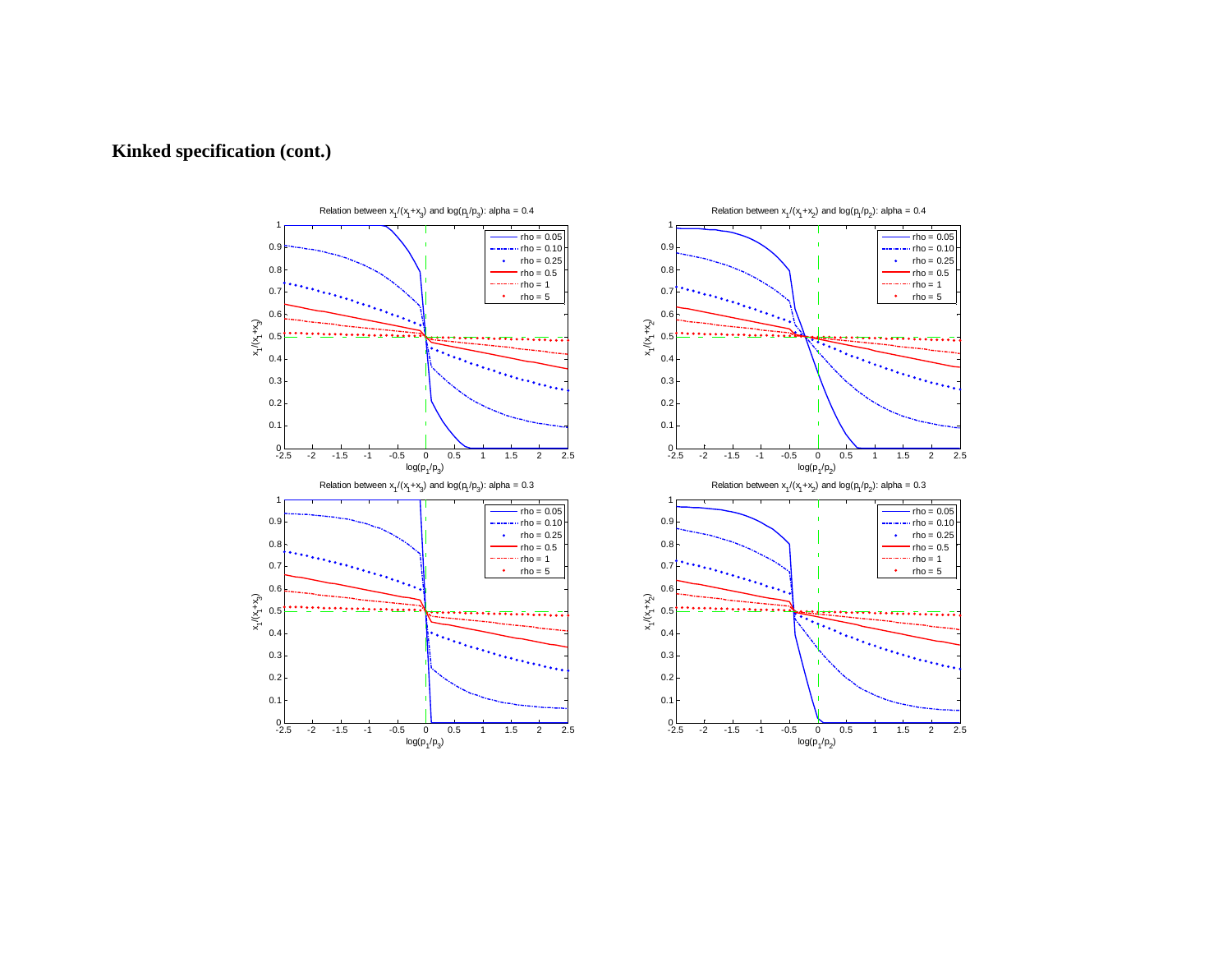# **Kinked specification (cont.)**





Relation between  $x_1/(x_1+x_2)$  and  $log(p_1/p_2)$ : alpha = 0.2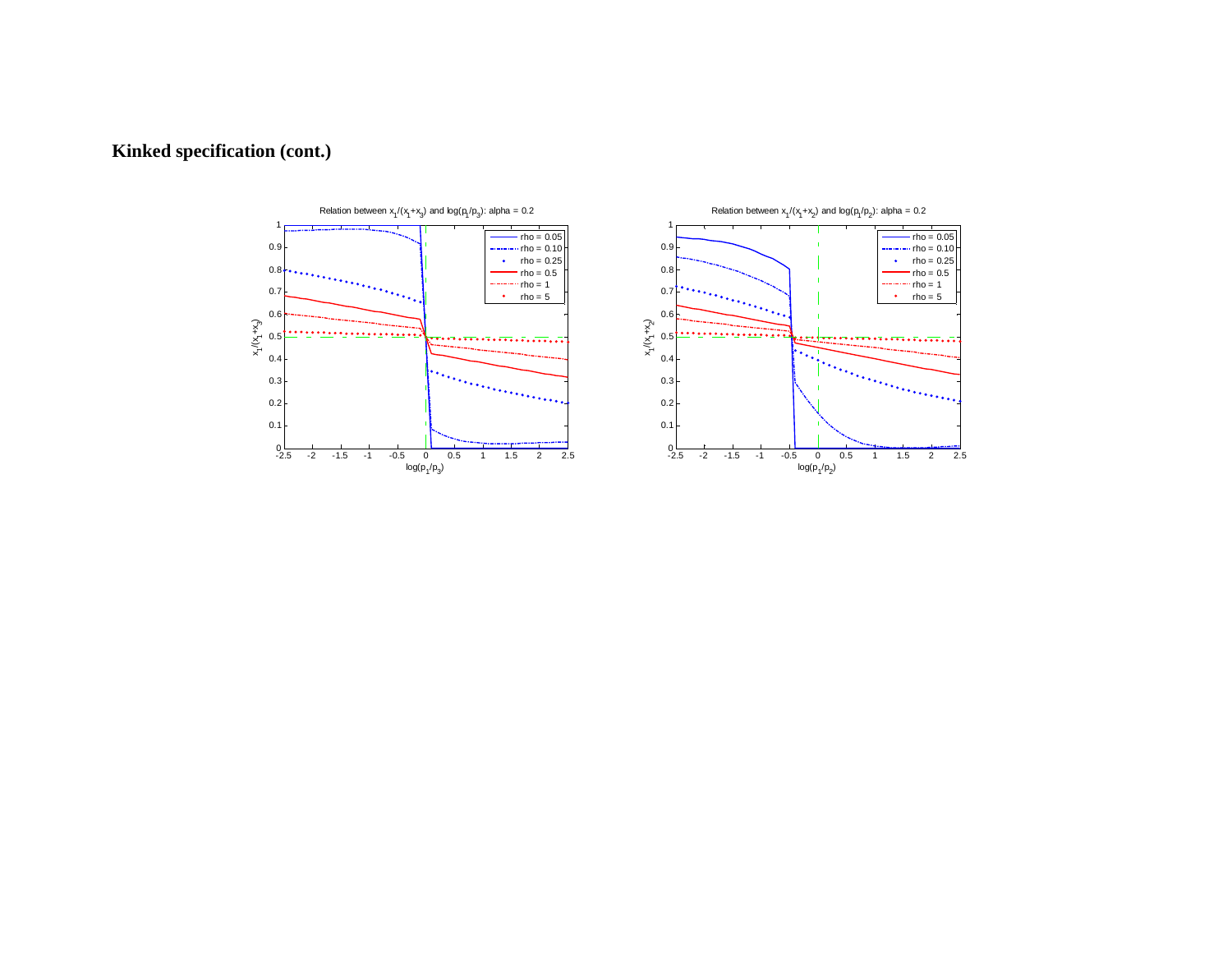

 $\begin{array}{r} \hline \text{the} = 0.05 \\ \text{--} = \text{the} = 0.10 \\ \text{...} = \text{the} = 0.25 \\ \text{...} = \text{the} = 0.5 \end{array}$  $0.9$  $0.8$  $0.7$  $0.6$  $x_1^2$   $x_2^2$   $x_3$   $x_4$   $x_5$   $x_6$   $x_7$  $0.3$  $0.2$  $0.1$  $^{0}_{-2.5}$  $-1.5$  $-1 - 0.5$  $\overline{\phantom{0}}$  $0.5$  $1.5$  $-2$  $\overline{1}$  $\overline{2}$ 2.5  $\log(\mathrm{p}_1/\mathrm{p}_2)$ 

The Simulated  $x_1/(x_1+x_3)$  and  $log(p_1/p_3)$  in the REU Model when alpha = 0.5





The Simulated  $x_1/(x_1+x_2)$  and  $log(p_1/p_2)$  in the REU Model when alpha = 0.5